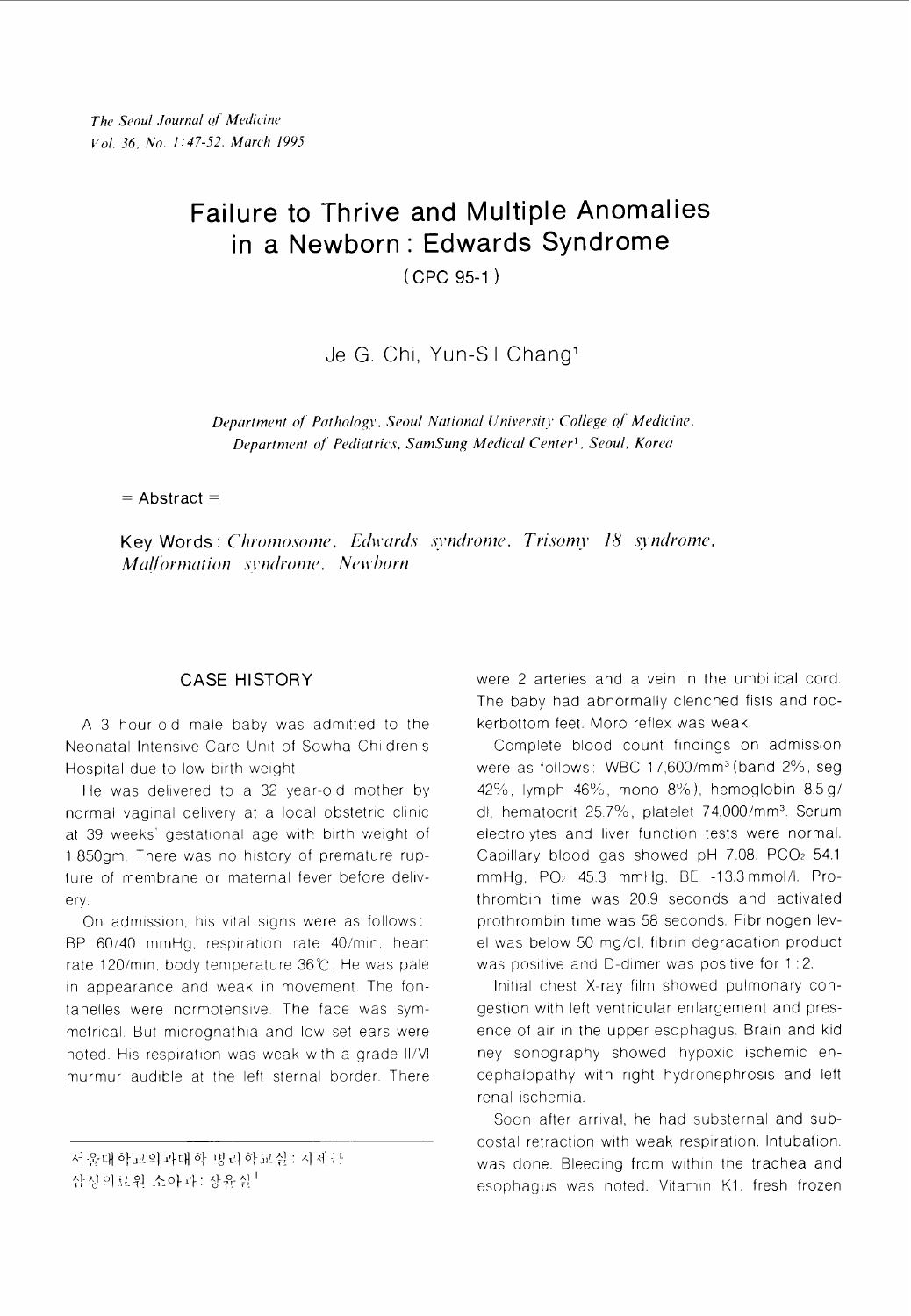plasma and fresh packed blood cells were given Gabexate mesylate was also given intravenously.

On the second day, his respiration became weaker and seizure of 1 minute duration was noted. Anticonvulsant was given, and the capillary blood gas during this time showed pH 7.05, PCO $2$ 37.9 mmHg, PO: 52.0 mmHg, and BE -18mmol/l. Intermittent positive pressure ventilation was given to the patient. The ventilator was set at  $FiO<sub>i</sub>$  1.0, respiration rate 40/min, PIP 18 cmHg and PEEP 3 cmHg. Complete blood count showed WBC 18,  $600/\text{mm}^3$  (band  $1\%$ , seg  $27\%$ , lymph 64%, mono  $7\%$ ) hemoglobin 4.5 g/dl, hematocrit 14.4%, platelet 44.000/mm<sup>3</sup>. prothrombin was  $>$ 30 seconds, and activated prothrombin time was 109.4 seconds Platelet concentrate and fresh packed blood cells were transfused, but platelet count still remained low (34 000/mm3) Platelet was transfused again to become 78,000/mm<sup>3</sup>.

There was no evidence of gross bleeding except those suctioned through the endotracheal tube. Stool was negative for occult blood. Blood, stool and urine cultures revealed no growth

He did not show any improvement and was discharged against medical advice on the 5th hospital day. The patient died at home a few hours later.

### **DISCUSSION**

Dr. Chang: This baby was born at term and weighed 1 85 kg which is below the 3rd percentile for the gestational age He showed external dysmorphism, notably, low set ears, micrognathia, abnormal clenched fists, and rockerbottom feet. Other abnormalities suggesting the structural malformations are cardiomegaly and air in upper esophagus on chest X-ray, cardiac murmur and hydronephrosis He showed respiratory distress, a weak Moro reflex, and seizure. He had bleeding from trachea and probable disseminated intravascular coagulopathy on the day of birth, and persistent metabolic acidosis. This is a clinical summary of this baby

May we review the X-ray films at this time?

Dr. Kim (pediatric radiologist): An infantogram obtained on the day of birth demonstrates right

sided diffuse air space disease with air bronchogram, distended air pocket in the upper esophagus, presence of gas in the abdomen, and relatively large heart. The 12th rib of right side is missing and the pelvis is relatively narrow. The follow up films obtained on the 2nd day and the 3rd day of life show decreased haziness of the right lung and clearing of the previous findings, but increased pulmonary vascularity throughout the lungs The heart is still large, although was not progressively enlarged, suggesting that there is a large left to right shunt (Fig. 1). Brain sonography obtained at the first day of admisston shows generalized increased parenchymal echogenicity. I think that it could be caused by hvpoxic and ischemic cerebral injury.

Dr. Chang: May I ask some questions about the clinical history to Dr. Kim of Sowha Children's Hospital?

First, do you have any maternal history and perinatal history of the baby regarding Apgar score



Fig. 1. Chest X-ray shows cardiac enlargenent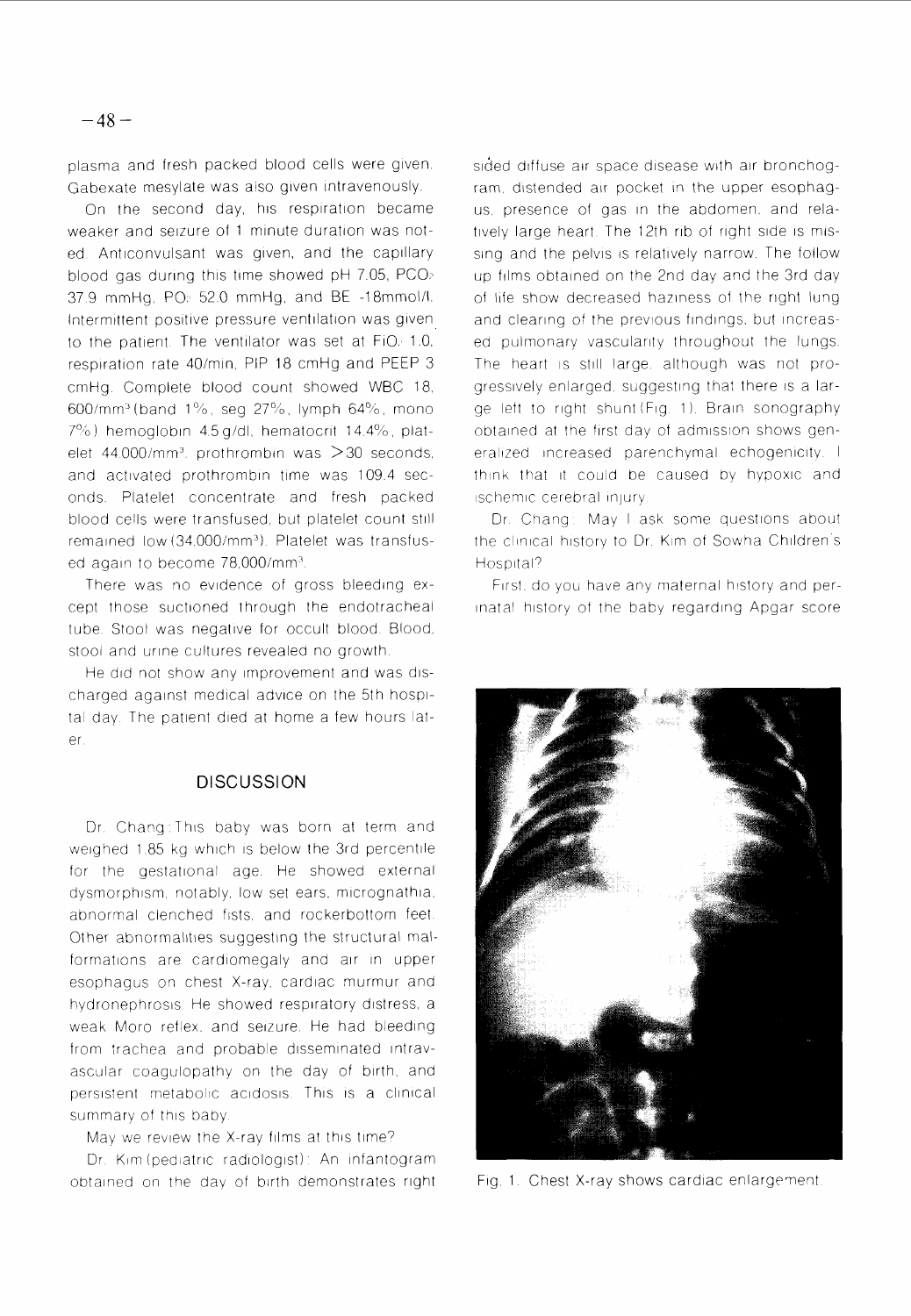and whether the resucitation was performed at the delivery room or not? Second, do you know the facts that the amount of the oral secretion was profuse and insertion of feeding tube was difficult or impossible?

Dr. Kim.(Sowha Children's Hospital): I heard that this pregnancy was complicated by polyhydramnios. And cardiopulmonary resucitation was not performed before transfer to our hospital. Immediately after the admission to our hospital. we found that the baby's oral secretion was very profuse. We tried to insert the feeding tube but failed

Dr. Chang: Thank you. This term newborn infant is either of small for gestational age (SGA) or intrauterine growth retardation (IUGR). The term of SGA or IUGR is defined by birth weight below 10th percentile or more strictly. 3rd percentile in given race, gender, and gestational age. Although we cannot calculate the ponderal index in this case, physical findings including external dysmorphic features suggest that this baby had early or symmetrical intrauterine growth retardation, propably due to chromosomal anomaly or anomalad syndrome

Air in the upper esophagus and presence of abdominal gas in the initial chest X-ray suggest the possibilities of upper esophageal atresia and distal tracheoesophageal fistula. Maternal polyhydramnios, profuse oral secretion, and difficulty in insertion of feeding tube strongly support it.

This baby had multiple localized structural defects that are thought to be due to a single cause. indicative of malformation syndrome. Many of the malformation syndromes or associations show constellations of clinical findings such as low set ears, micrognathia, rockerbottom feet, esophageal atresia with tracheo-esophageal fistula, and clenched hands. These are Edwards syndrome, Patau syndrome, Hutterite syndrome, Bowen-Conradi type and Pena-Shokeir syndrome. The last two are phyenotypically similar with Edwards syndrome and very rarely seen. But affected patients are normal in chromosome and inherited as autosomal recessive mode Patau syndrome or 13 trisomy syndrome is characterized by microphthalmia, cleft lip and palate, and polydactyly. Edwards syndrome or 18 trisomy should be suspected when an affected person has five or more of the clinical findings with frequency of 50% greater and confirmed by chromosomal study (Hecht et al 1990). I am sure that this baby satisfies the major diagnostic criteria of Edwards syndrome. We can find 9 clinical findings with frequency of  $50\%$ greater in Edwards syndrome in this baby. They are failure to thrive, low-set ears, micrognathia, overlapping fingers, small narrow pelvis, hypotonia, heart murmur, rocker-bottom feet, and renal malformation including hydronephrosis. Prognosis of Edwards syndrome was reported to be very poor. Thirty percent of patients die by 1 month of age,  $50\%$  by 2 months, and  $90\%$  by 1 year. The usual causes of death were aspiration, apnea or congenital heart disease.

In this case diagnostic pivot is that this baby may have been asphyxiated perinatally although he was not resuscitated at the dellvery room Generally basic causes of asphyxia during labor and delivery are interruption of umbilical blood flow, failure of gas exchange across the placenta, inadequate perfuslon of the placenta and fallure to inflate the lungs adequately after birth. But without any other disturbing factors, a compromized fetus who is growth retarded like this case cannot further tolerate the transient intermittent hypoxia of normal labor. There are no informations about Apgar scores, cord blood pH of the baby. I am sure that this case had been suffered from perinatal asphyxia significantly. Supporting evidences are clinical findings of pallor, hypotonia, which are also explained by anemia and Edwards syndrome itself. Brain edema in neurosonography can be explained by hypoxic-ischemic cerebral in-Jury

Disseminated intravascular coagulation in the newborn can be caused by hypoxia-acidosis, infectious problems, various obstetric conditions such as abruptio placentae, and severe systemic diseases of the newborn such as necrotizing enterocolitis and shock. It is often initiated as an in utero event triggered by infection or hypoxia. I suspect that the primary event of disseminated intravascular coagulopathy (DIC) in this case could be hypoxia-acidosis due to antepartum and/or intrap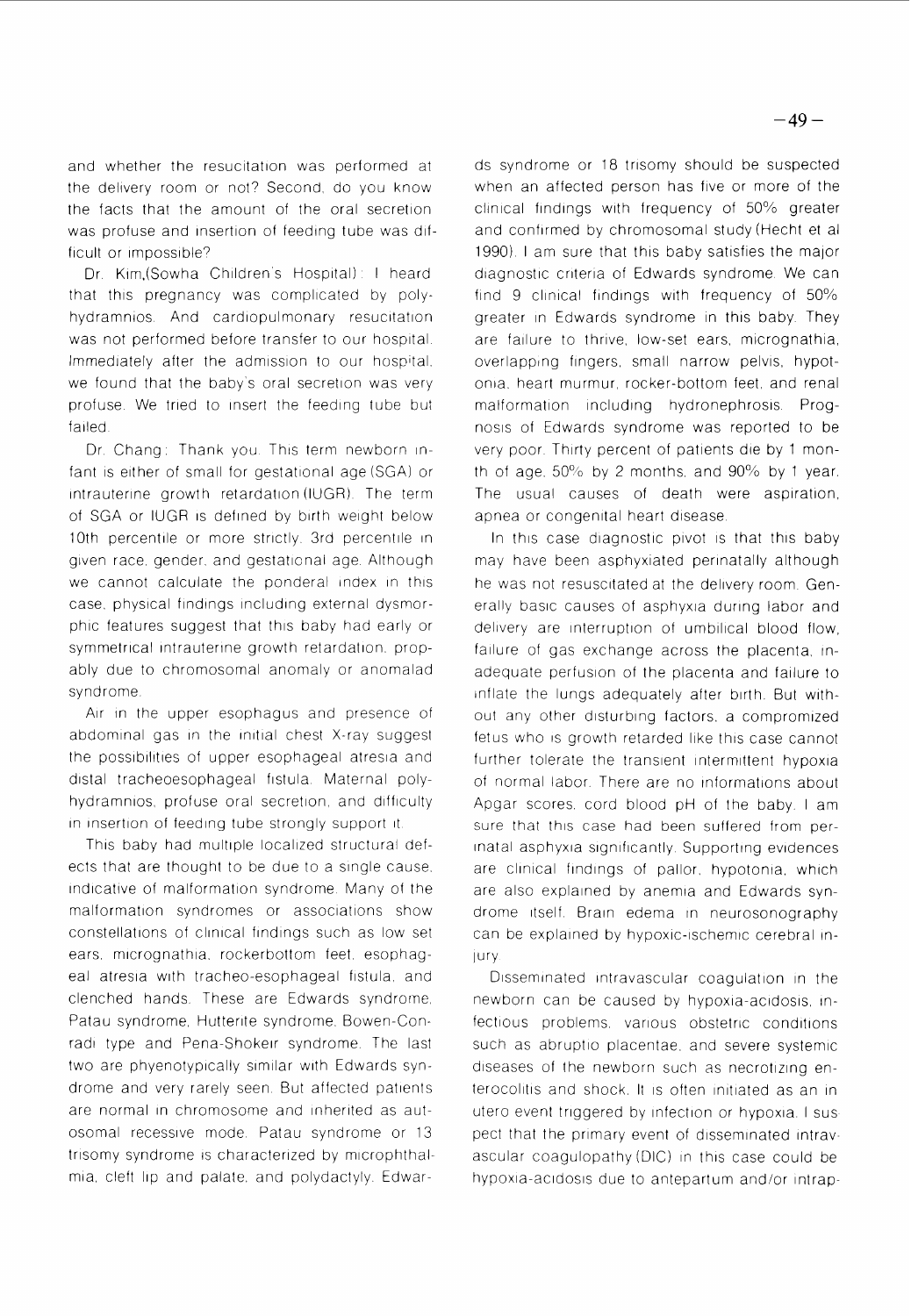artum asphyxia based on the fact that DIC in this baby was found from the 1st day of life without any clinical and laboratory evidence of perinatal infection. However, the persistent DIC in spite of the blood component infuslon suggests that the sepsis was complicated during the hospital course.

Regarding the heart murmur in this case I have few comments. Heart murmur is noted in 33% of normal newborn infants examined on the first day of life. The vast majority of these murmurs are physiologic However, since more than 90% of infants with Edwards syndrome have anomalies of cardiovascular system, pathological murmur should be considered in this case. Congenital heart diseases commonly associated with Edwards syndrome are patent ductus arteriosus, ventricular septal defect, atrial septal defect , valvular dysplasia more frequently, and complex lesions less frequently (Musewe et al., 1990, van Praagh et al., 1989). In this case there were no symptoms and signs of congestive heart fallure such as tachycardia, tachypnea and hepatomegaly. Significant hypoxemia and cyanosis were not noted Chest radiography revealed cardiomegaly with increased pulmonary vascularity during the first week of life. Therefore murmurs in this case must be pathologic Acyanotic congenital heart disease with a large left to right shunt that can produce cardiomegaly in early newborn period is a possibility Although large patent ductus arteriosus or ventricular septal defect is most commonly associated with Edwards syndrome, it cannot solely produce cardiomegaly with increased pulmonary vascularity within a few days of life because pulmonary vascular resistanc is not fully reduced at that time So I consider the possibilities that there may be additional cardiac anomalies such as coarctation of aorta or aortic stenosis that can potentiate left to right shunt through the patent ductus arteriosus or ventricular septal defect.

Now I would like to focus my discussion on the possible causes of the pulmonary edema seen in radiograph that was associated with respiratory distress within 24 hours of life (Table 1). First, pulmonary congestion caused by cardiovascular causes that may manifest as congestive heart fail-

ure within a day of life can be dismissed in this case. Second, among the exracardiac causes, less likely diagnoses include transient tachypnea of neuborn, respiratory distress syndrome, iatrogenic fluid overload, and neurogenic pulmonary edema. They are generally manifested as bilateral lung diseases. Congenital pneumonia is classified into transplacental pneumonia and postamnionitis pneumonia. X-ray findings of congenital pneumonia are diffuse homogeneous density similar to respiratory distree syndrome or coarse reticulonodular density or bronchopneumonia Transplacental pneumonia caused by syphilis or Iisterlosis is preceded by maternal infection. Postamnionitis pneumonia is often associated with sepsis and commonly accompanied with predisposing factors, e. q., premature rupture of membrane of more than 24 hours, or premature labor. Causative agents are group  $B$  streptococcus. E. coli, enterococcus. H. influenzae, and S. viridans. Pulmonary hemorrhage is diagnosed by clinical manifestations of respiratory distress. bilateral or unilateral pulmonary alveolar haziness in chest radiograph and presence of blood in tracheal suction In this case considering the fact of right dominant lung lesion with presence of blood in tracheal suction on the day of birth and no evidence of infection, we can suspect the main caus e of initial and subsequent respiratory distress is pulmonary hemorrhage I am sure that the pulmonary hemorrhage was complicated by asphyxla and DIC

Onset of seizure in this case was within 72 hours of life. So I think that the seizure was a manifestation of hypoxic-ischemic encephalopathy in this case lntracranial hemorrhage or intracranial malformations can be considered but is not likely

Considering the fact that the baby showed dow nhill course despite of therapy with persistent met abolic acidosis and DIC I suspect that sepsis might have been complicated during the hospital course, although it was not the initial event of deterioration of the baby.

Clinical diagnosis (Dr. Chang):

- 1 Edwards syndrome
- 2. Esophageal atresia / distal tracheoesophageal fistula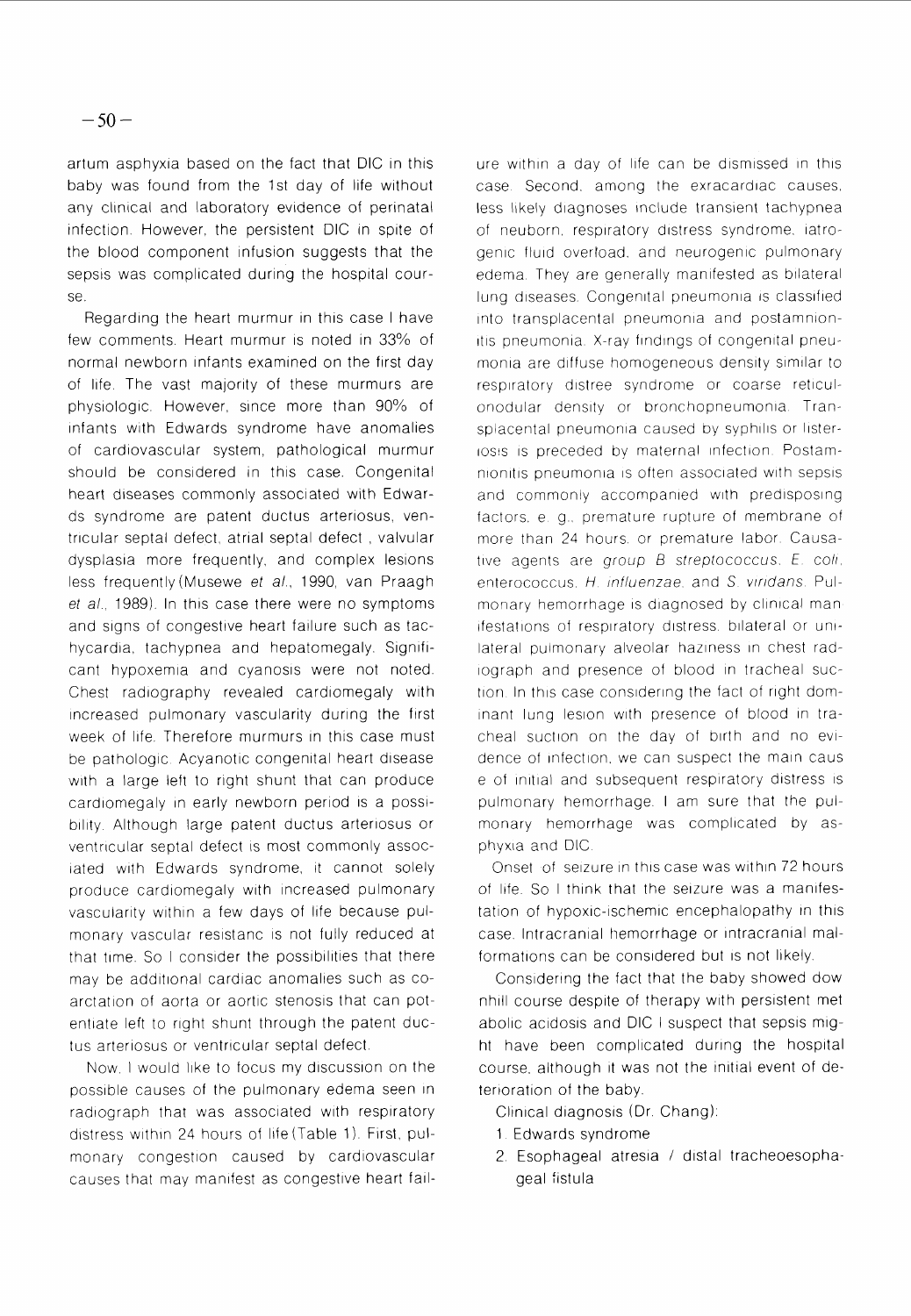- 3. Congenital heart disease
	- : ventricular septal defect or patent ductus arteriosus, valvular dysplasia with corctation of aorta or aortic stenosis
- 4. Perinatal asphyxia with hypoxic-ischemic encephalopathy
- 5. Disseminated intravascular coagulation due to hypoxia-acidosis
- 6. pulmonary hemorrhage
- 7. Hidden sepsis
- Table 1. Causes of pulmonary edematous lesion with respiratory distress in the newborn within 24 hours of life
- A. Cardiovascular causes
	- 1. Left heart obstructive lesions(eg. Severe AS)
	- 2. Pulmonary venous obstruction(eg. TAPVR, infracardiac type)
	- 3. Excessive pulmonary blood flow(eg. TA with transposition)
	- 4. Nonstructural heart disease
		- 1) Myocarditis
		- 2) Asphyxia in the newborn(acute LV failure)
- B. Extracardiac causes
	- 1 Translent tachypnea of the newborn
	- 2. Pneumonia congenital
	- 3. Respiratory distress syndrome of the newborn
	- 4. latrogenic fluid overload
	- 5. Neurogenic pulmonary edema
	- 6. Pulmonary lymphangiectasia
	- 7 Pulmonary hemorrhage
- AS : Aortic stenosis TAPVR : Total anomalous pulmonary venous return
- TA : Truncus arteriosus LV : Left ventricle

#### PATHOLOGICAL FINDINGS

Dr. Chi: This patient was brought to Sowha Children's Hospltal after death at home. The postmortem examination was done at Seoul National Children's Hospital within 24 hours after his demise. Chromosome study was done in two separate occasions at two different institutions including our Department. The results were identical to be 47.

 $XY + 18$ 

On external examination he had symmetrical growth retardation. The head showed micrognathia (receded chin), low-set ears, flat nasal bridge and prominent occiput. Extremities were symmetric. Both hands showed flexion deformity of the 2nd, 3rd and 4th fingers showing overlappings of index fingers over the third and fifth finger over the fourth. These findings are often called clenched hands. No simian crease was noted. Rocker bottom feet were noted

Internal examination disclosed many other anomalies involving several organ system. The esophagus ended blindly at proximal one thirds, and there was a communication of distal esophagus to the carina of the trachea. The heart showed enlargement. The major vessels were normally oriented, and the ductus arteriosus was patent. There was atrioventricular septal defect, 0. 5cm in size (Fig. 2). The lungs showed diffuse con solidation. There was massive alveolar hemorrhag e. A focus of necrotizing vasculitis with bacterial colonies was woted in the lung. The right kidney showed hydronephrosis due to ureteropelvic junction obstruction. Both kidneys showed microcystic change through the cortices without features of dysplasia. Acute tubular necrosis was also noted (Fig. 3). Meckel's diverticulum was found. There were multiple hemorrhage in the mucosa of stomach, esophagus, testis, retina and brain, representing disseminated intravascular coagulopathy. Histological examination of entire organs and tissue showed several fibrin platelet thrombiinblood vessels. Necrotizing esophagitis and tracheitis were also noted. Blood culture grew Pseudomonas aeruginosa. The brain showed scattered pyknotic neurons in the brain and spinal cord, indicative of hypoxic-ischemic encephalopathy. The eyeball showed proliferative angioretinopathy.

In summary, this patient died of septicemia associated with necrotizing enterocolitis and multiple malformation syndrome.

#### Pathological Diagnosis

Trisomy 18 (Edwards) syndrome

- Intrauterine growth retardation
- -Esophageal atresia with tracheo-esophageal